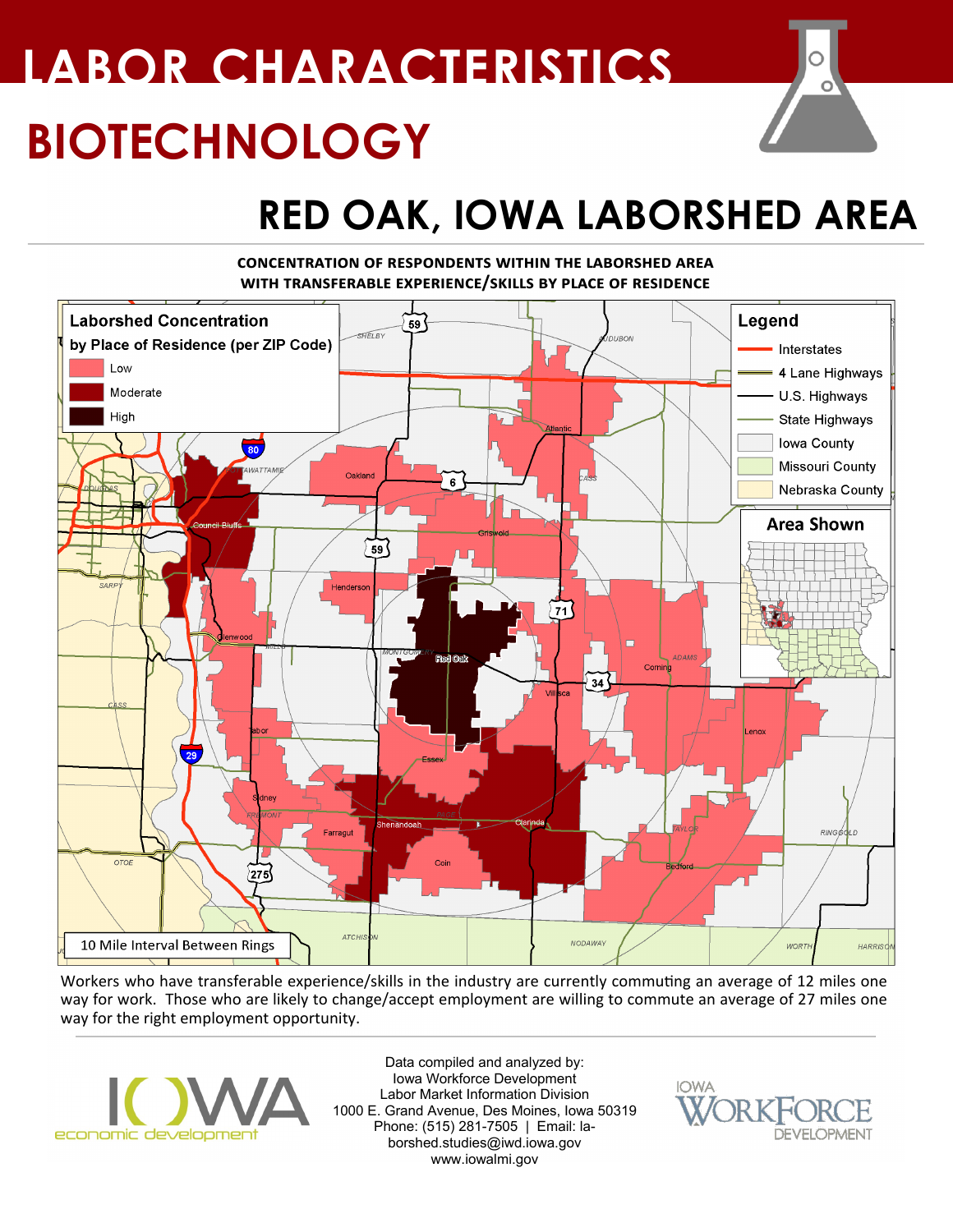### **LABOR CHARACTERISTICS BIOTECHNOLOGY**

#### **estimated available labor per occupational category:**

#### **business operations:**

- Architectural & Engineering Managers 151
- Farmers, Ranchers, & Other Agricultural Managers 618
- Buyers & Purchasing Agents 152
- Market Research Analysts & Marketing Specialists 461

#### **production:**

- Supervisors of Production Workers 464
- Bakers 158
- Conservation Scientists 153
- Farmworkers & Laborers, Crop, Nursery, & Greenhouse 463
- Food Batchmakers 159
- Healthcare Support Workers, All Other 157
- Inspectors, Testers, Sorters, Samplers, & Weighers 466
- □ Installation, Maintenance, & Repair Workers, All Other 617
- Licensed Practical & Licensed Vocational Nurses 156
- Medical & Clinical Laboratory Technicians 155
- Pharmacy Technicians 307
- Physicians & Surgeons, All Other 154
- Production Workers, All Other 1,236
- Registered Nurses 2,011
- Slaughterers & Meat Packers 465
- Social Scientists & Related Workers, All Other 462
- Water & Wastewater Treatment Plant & System Operators - 160

#### **material movers:**

Laborers & Freight, Stock, & Material Movers, Hand - 619

**An estimated total of** 

#### **9,744 people in the Laborshed area**



#### **estimated total by employment status** *(percentage)***:** Employed \*Unemployed Homemakers Retired  $\Omega$ 1,000 2,000 3,000 4,000 5,000 6,000 7,000 8,000 9,000 % Likely to Change/Accept Employment 7,893 (81.0%) 1,393 (14.3%) 156 (1.6%) 302 (3.1%) 39.2% 77.8%

\*Employment status is self-identified by the survey respondent. The unemployment percentage does not reflect the<br>unemployment rate published by the U.S. Bureau of Labor Statistics, which applies a stricter definition.

Degree/ **Certification** Not Obtained, 26.9%

#### **employment stats:**

- 69.8% paid an hourly wage
- 80.6% are/were employed full-time
- □ 12.9% are/were employed part-time
- 6.5% are/were seasonal/temporary

- **educational level:**
- **(79.3% have an education beyond high school)**

Postgraduate Degree, 7.9%





**top job search resources:** 

- **JORS**
- www.indeed.com
- 

Trade Certified, 4.8% Vocational Training, 1.6%

- 
- 
- 
- Networking through friends, family or acquaintances - 24.2%
- Iowa*WORKS* Centers 14.5%

#### **workplace flexibility:**

- 
- Cross-training 67.9%
- Varied shifts 46.4%
- 
- Temporary work 42.9%
- Seasonal work 37.0%